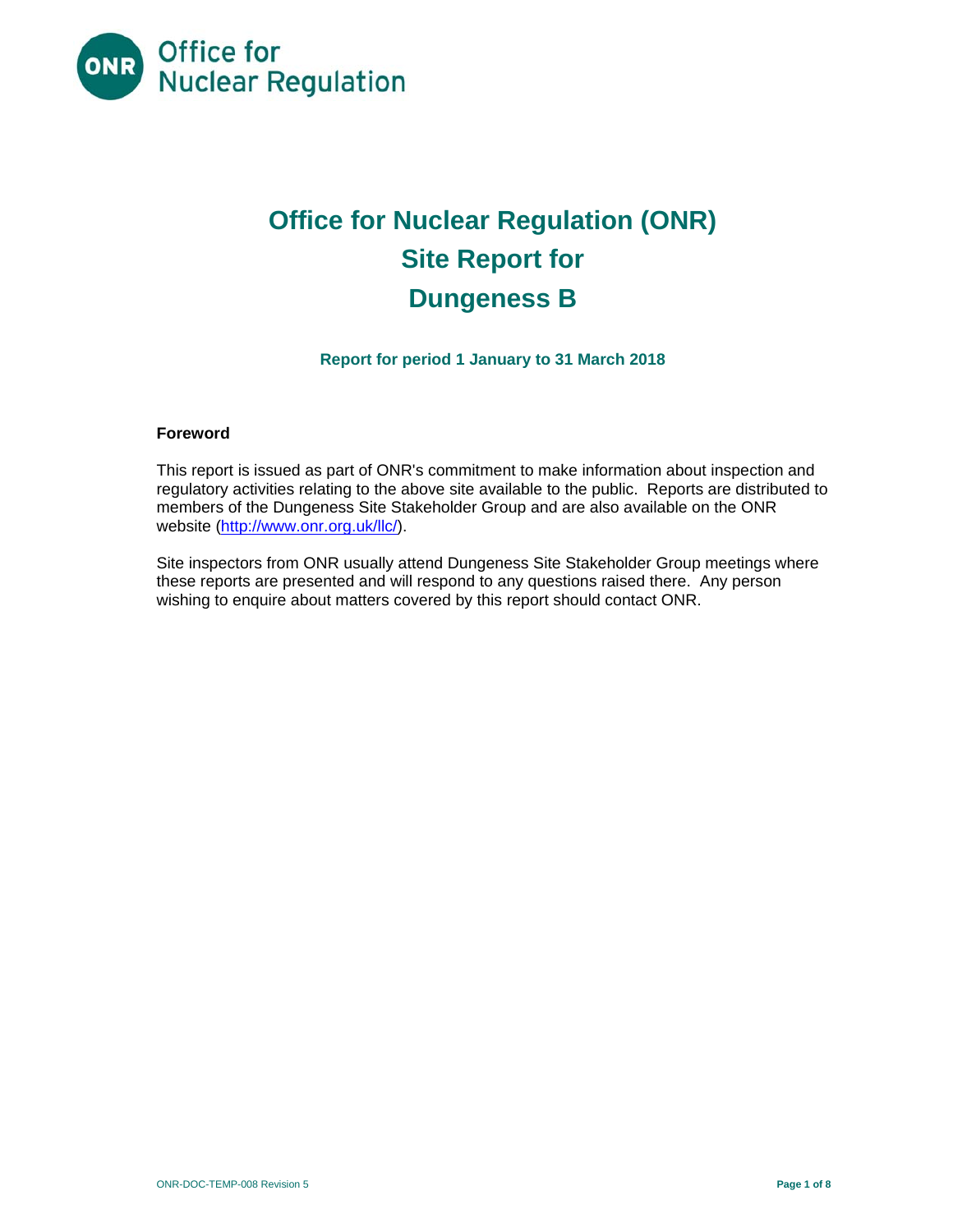# **TABLE OF CONTENTS**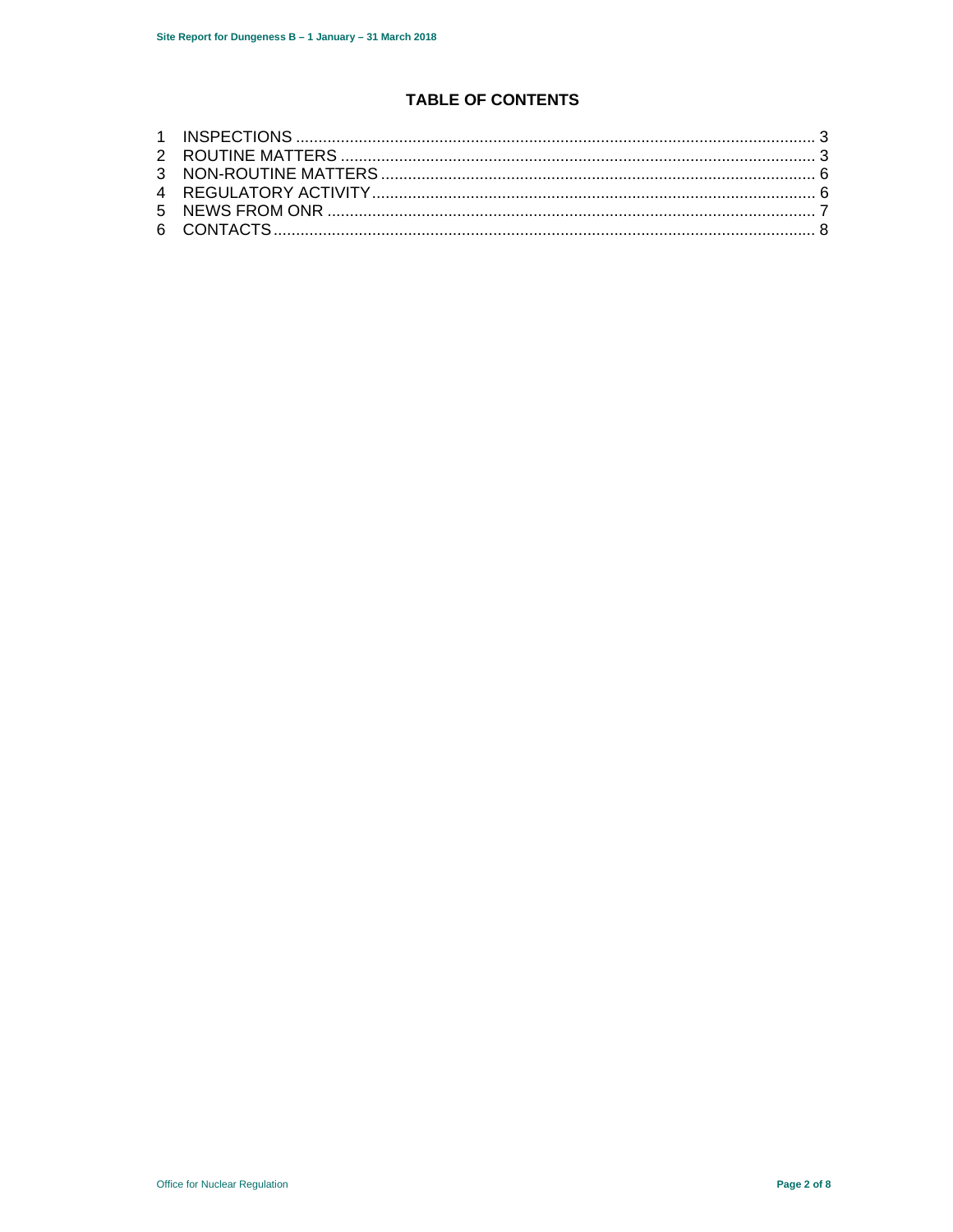#### **1 INSPECTIONS**

#### **1.1 Dates of inspection**

ONR inspectors undertook inspections at Dungeness B Power Station, on the following dates during the quarter:

- $\blacksquare$  15-18 January
- **5-8 February**
- 5-8 March
- 13 March

In addition to these compliance inspections, ONR security inspectors observed a Security Counter Terrorist Exercise in January.

#### **2 ROUTINE MATTERS**

#### **2.1 Inspections**

Inspections are undertaken as part of the process for monitoring compliance with:

- **the conditions attached by ONR to the nuclear site licence granted under the** Nuclear Installations Act 1965 (NIA65) (as amended);
- the Energy Act 2013
- the Health and Safety at Work Act 1974 (HSWA74); and
- regulations made under HSWA74, for example the Ionising Radiations Regulations 1999 (IRR99) and the Management of Health and Safety at Work Regulations 1999 (MHSWR99).

The inspections entail monitoring the licensee's actions on the site in relation to incidents, operations, maintenance, projects, modifications, safety case changes and any other matters that may affect safety. The licensee is required to make and implement adequate arrangements under the conditions attached to the licence in order to ensure legal compliance. Inspections seek to judge both the adequacy of these arrangements and their implementation.

In this period, routine inspections at Dungeness B covered the following:

- $\blacksquare$  examination, maintenance, inspection and testing;
- management of operations including control and supervision;
- quality management;
- **Example 20 mergency preparedness;**
- incidents on the site;
- $\blacksquare$  staff training, qualifications and experience; and,
- conventional health and safety.

In general, ONR judged the arrangements made and implemented by the site in response to safety requirements to be adequate in the areas inspected. Where improvements were considered necessary, the licensee made satisfactory commitments to address the issues, and the site inspector will monitor progress during future visits. Where necessary, ONR will take formal regulatory enforcement action to ensure that appropriate remedial measures are implemented to reasonably practicable timescales.

In addition to our compliance inspections based on the conditions attached to the nuclear site licence, ONR inspectors also inspect operating reactors against safety related systems. Each site has a safety case that demonstrates how it operates safely. For advanced gas cooled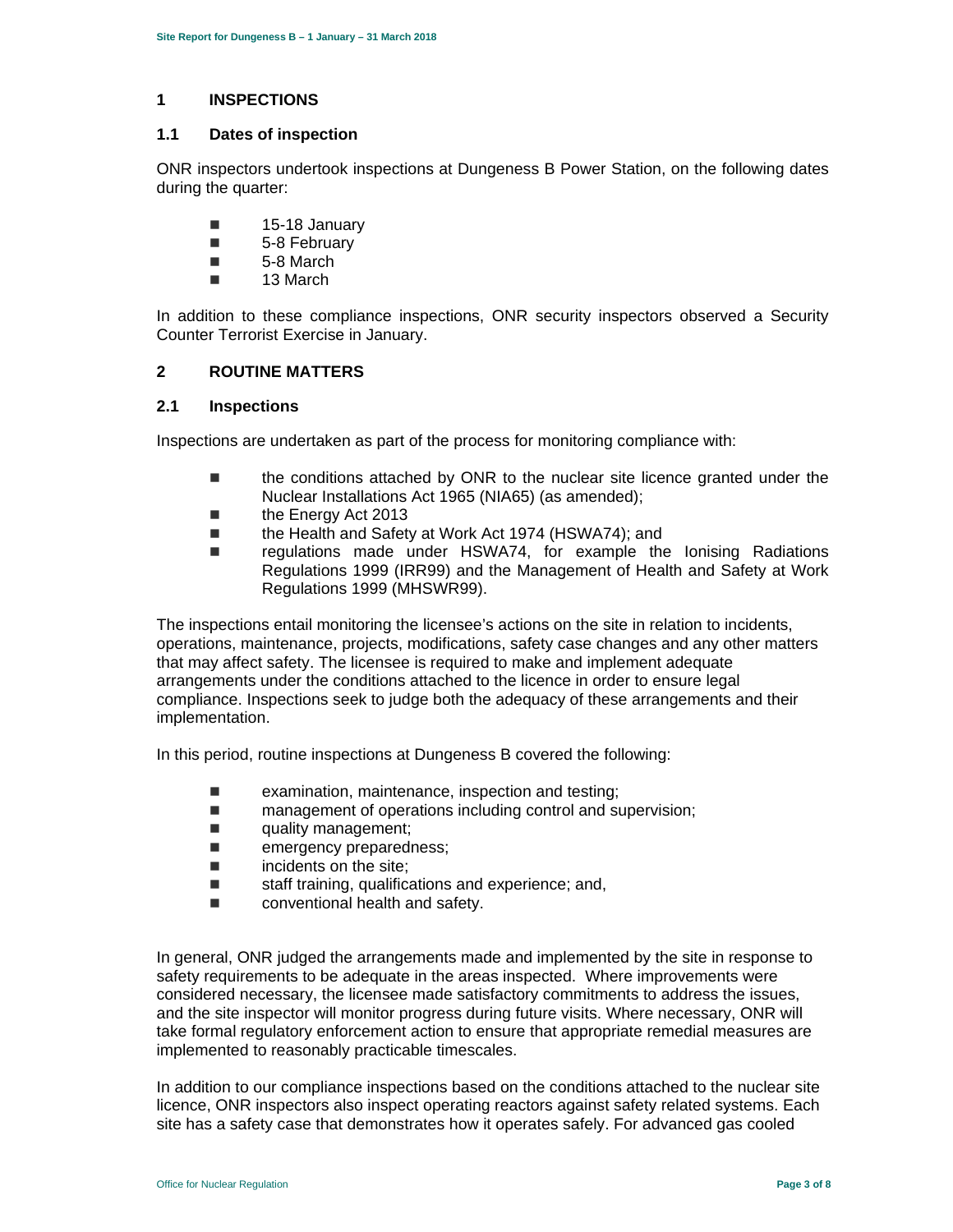reactors, each of the twenty-five key systems will be inspected against the claims made upon them by the safety case. The aim is to systematically inspect all the significant safety related systems within a five-year cycle. ONR believes that this will provide more robust assurances of the site's safe operation and how the safety case is being implemented.

Within this period ONR conducted two systems based inspections: Reactor safety systems and Decay store systems. In both cases the ONR inspection team confirmed that the systems were being maintained and operated in accordance with the requirements of the safety case. Minor observations were raised during the Decay store system based inspection, relating to training and operating limits and conditions. The station has initiated action to address the shortfalls.

During this quarter, ONR also conducted a themed inspection on engineering governance. ONR inspection team judged that Dungeness B Power Station's engineering governance processes provide sufficient oversight and the arrangements ensure suitable training is provided to engineering personnel.

The inspection examined the effectiveness of Dungeness B's Engineering Department selfgovernance (internal checks and referencing to required standards) as well as any involvement of NGL's Central Technical Organisation in providing oversight of Station's engineering delivery processes and adherence to standards. ONR considered that compliance with central fleet engineering processes such as system walk-downs and equipment reliability reviews was adequate. Company technical standards are used as intended; however, compliance with company standards could be further enhanced by the use of systematic reviews or gap analysis of plant systems against technical guidance notes.

In February, the site inspector conducted a LC11 compliance inspection, examining Dungeness B's arrangements for dealing with any accident or emergency arising on the site. The inspection focussed on emergency scheme roles, training and sampled the emergency response facilities to confirm condition and availability.

In summary, the station is effectively capturing and utilising learning from exercises, assurance activities and through workshops. In the main the facilities visited were functional but a number of improvements are still required associated with equipment storage and layout. Succession planning is in place for emergency scheme role holders, but improvement is required in training compliance. The minor deficiencies found have been actioned through a regulatory issue and adequate progress was witnessed during the March inspection.

In addition to the LC11 compliance inspection, ONR security observed Dungeness B's planned Counter Terrorist Exercise. The scenario was considered to be challenging and a successful demonstration of the station capability was observed. Observations were fed back to the station for incorporation into their learning action plan and further interventions by ONR have confirmed satisfactory close out of actions.

#### **2.2 Other work**

#### **2.2.1 Pressure Systems Safety Regulations**

In March, ONR conducted a follow up inspection on Dungeness B's Pressure Systems Safety Regulations (PSSR) compliance arrangements. During an ONR inspection in November 2016 a number of significant shortfalls were identified, notably that the licensee was not able to demonstrate a robust process of acting upon non-imminent danger defects and recommendations contained within the competent person examination report. ONR wrote to the station requesting improvement in this area and resolution of the actions raised during the initial inspection. This follow up inspection was to confirm appropriate action had been taken to address these shortfalls.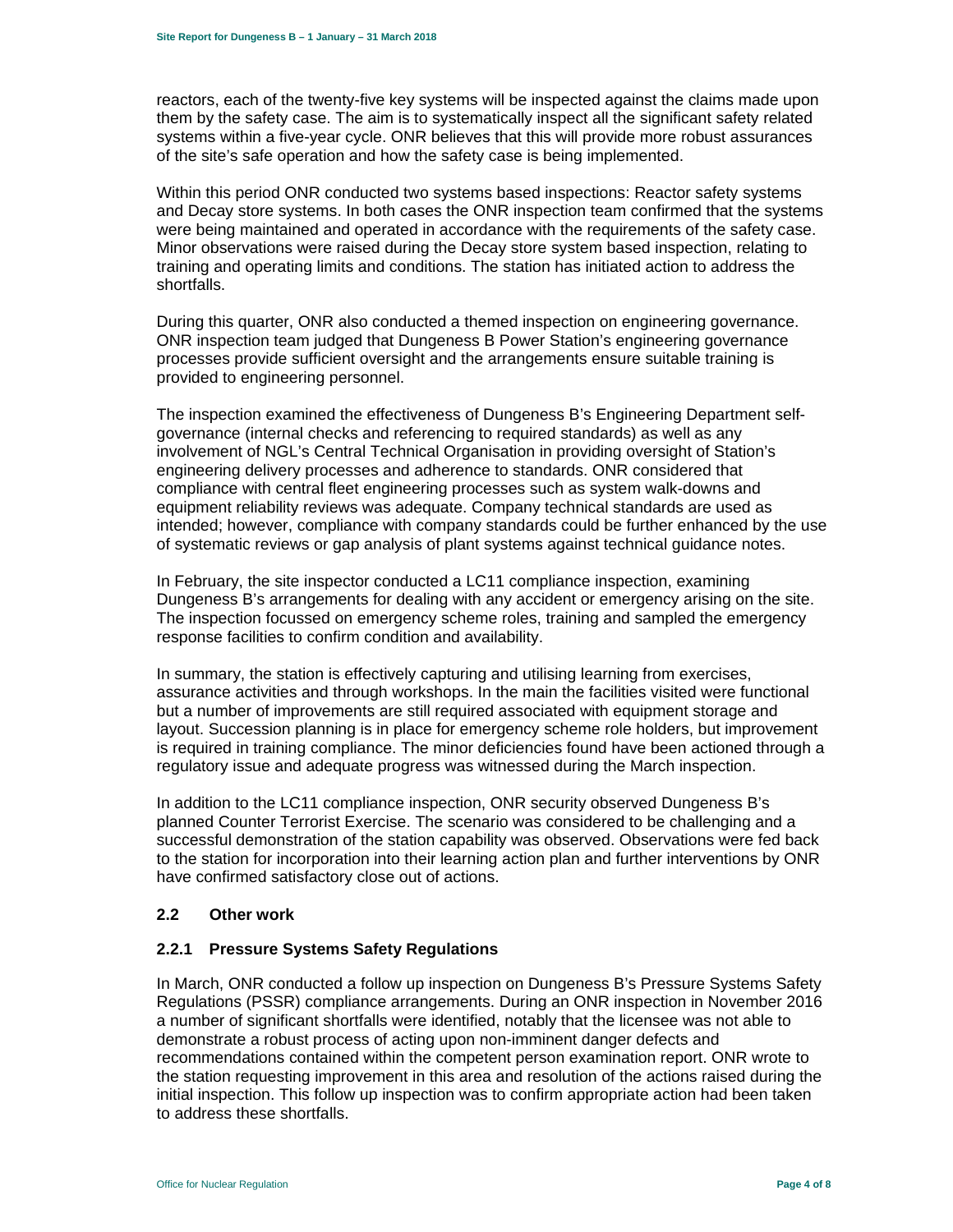From the evidence sampled during the inspection in March, ONR confirmed that enhancements had been made in the governance and oversight arrangements, system engineers are reviewing the examinations reports in a timely manner and the general awareness across the station of PSSR requirements has increased. ONR judged that the station has addressed the shortfalls identified within ONR's letter and no formal regulatory action is required.

#### **2.2.2 Periodic Safety Review**

ONR has completed its assessment of EDF NGL's third Periodic Safety Review (PSR3) submission of the Dungeness B; which was formally submitted to ONR 31 January 2017. The EDF NGL PSR3 submission provides substantiation for a further ten year period of operation, subject to completion of EDF NGL's PSR3 action plan and resolution of ONR's findings.

ONR along with EDF NGL are aware of the challenges faced with Dungeness B station in relation to graphite weight loss, boiler tube integrity and general plant condition. In response to these challenges ONR acknowledges that NGL is delivering significant investments at Dungeness B, such as the updated nitrogen storage and injection system, the boiler modifications and other general plant condition improvements. ONR will continue to monitor timely delivery of these essential improvements which will be needed to support safe operation of the plant through to the end of electrical generation.

### **2.2.3 Safety improvement permissioning activities**

#### *Nitrogen Plant*

Dungeness B are in the process of replacing a proportion of their Nitrogen Injection System (NIS) (the secondary safety hold-down system required for specific fault scenarios in the event of the control rods not inserting for reactor shutdown). The existing plant for the supply of the nitrogen is aging and is a challenge to maintain. A new nitrogen storage and vaporisation plant and nitrogen supply pipelines are being installed to modern standards. The new plant is similar to that fitted at Hinkley Point B and Hunterston B and should improve the reliability and safety performance of the NIS.

#### *Boiler Lifetime Modifications*

A number of modifications were identified during the Dungeness B plant life extension (PLEX) work to mitigate against the effects of graphite weight loss and the increased likelihood of boiler tube failure as the Dungeness B plant ages. These modifications should reduce the likelihood of boiler tube failure and reduce the consequences should a failure occur. Both ONR and EDF recognise that these are important modifications to support the Dungeness B plant through the 2020's to end of generation. Therefore ONR are looking for timely completion of the modifications to ensure that the maximum safety benefit is gained. The work should be completed by 2021.

#### **2.2.4 Boiler tube leak safety case anomaly**

Late in December, Dungeness B reported a safety case anomaly related to the Boiler tube leak safety case. This safety case anomaly was identified as part of the on-going development of the boiler lifetime modifications. The production of a 3D model provided NGL with an improved understanding of the general arrangements for the gas circulator duct region.

As a result, it has been identified that contrary to what NGL has assumed previously in the safety case, water could potentially collect in the inlet region of the gas circulators and challenge safety case claims for forced and natural circulation in the event of a boiler tube failure and subsequent water ingress. Dungeness B has written an interim justification for continued operations and has made changes to operator actions in response to a boiler tube leak event. ONR are engaging on the development of the safety case and are intending to assess the modified safety case and its implementation.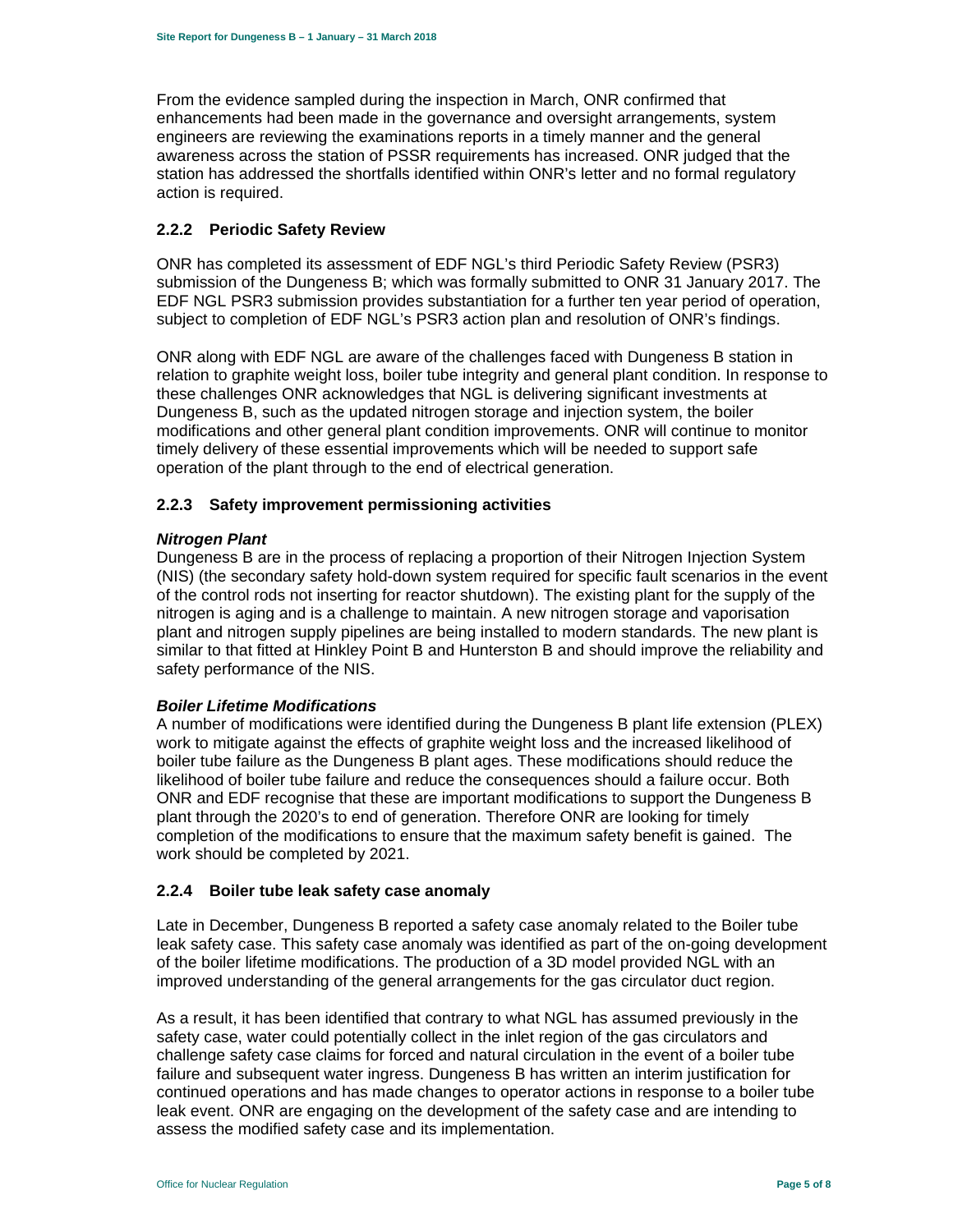#### **3 NON-ROUTINE MATTERS**

Licensees are required to have arrangements to respond to non-routine matters and events. ONR inspectors judge the adequacy of the licensee's response, including actions taken to implement any necessary improvements.

During this period, the site inspector reviewed a number of incidents that met the criteria for routine reporting to the ONR under the site's licence condition 7 arrangements. The site inspector sampled the station's follow up reports and corrective actions. From the evidence sampled, the inspector was satisfied that these incidents had been adequately investigated and appropriate event recovery actions identified. Matters and events of particular note during the period were:

Late in December, ONR was informed of an automatic trip on Unit 21. The Unit tripped whilst changing over Unit Supplies (electrical), as part of the unit load raise. Initial indications identify a fault with a relay switch in the unit electrical switchboard, this was later confirmed to be a defected spring within the relay switch. All post trip interlocks operated without any failures and the unit was shut down safely. An investigation has been completed and corrective action taken to prevent re-occurrence. ONR Electrical specialist inspector judged that appropriate action had been taken and no further regulatory action is required.

In January, during a load reduction and transfer from main feed to low load feed, superheat was observed to fall. The superheat continued to fall, therefore the decision to manually shutdown the unit was taken. All post trip interlocks worked correctly and the unit was shut down safely. The superheat can be difficult to monitor and manage if the boiler gas outlet and feed water trim valves are set to auto as required by the operating instruction. The operating instruction is being reviewed as a result of the investigation. ONR intend to follow up on whether there is any additional learning from recent events relating to operational practices.

In February, a reactor zone control channel gas outlet thermocouple reading was rejected from the channel zone average. Following a refuel outage a number of gas valve moves are required; and in this instance two were deferred during load raising. These were averaging zone rod channels, therefore the deferral resulted in a thermocouple reading being rejected. The rejection resulted in initiation of safety protection measures. Throughout the event, operations remained within the safety case with sufficient defence in depth and an investigation has been completed. Amendments are being made to the operating instructions and training material. ONR intend to follow up on whether there is any additional learning from recent events relating to operational practices.

In February, investigations into the failure of Gas Circulator 22 Lubrication Oil Pump 'A' identified that a maintenance schedule requirements for the 6 yearly overhaul of 415v Normal Supplies Switchgear had not been completed during the 2017 Statutory Outage. Extent of condition was considered and action taken to address other missed maintenance on impacted switchgear. The overhaul of the switchgear on both gas circulators was undertaken. Sufficient defence in depth remained through additional lubrication oil pumps and on discovery the lube oil system was switch to stationary seal in line with safety case requirements to enable disclaiming of the faulty pump. ONR has followed up at the station and action taken to date is deemed appropriate. The station is reviewing plant maintenance schedule arrangements and the effective implementation.

# **4 REGULATORY ACTIVITY**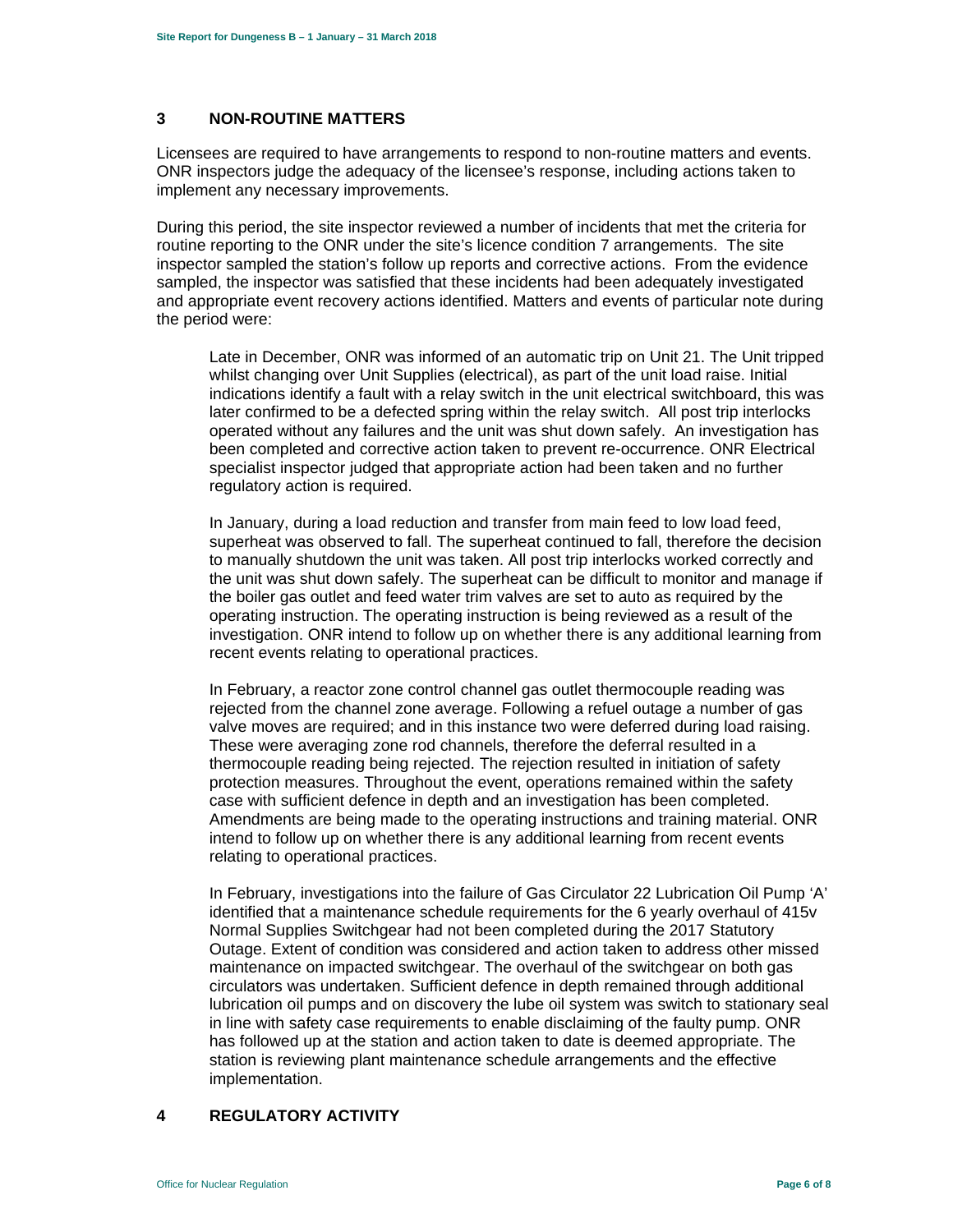ONR may issue formal documents to ensure compliance with regulatory requirements. Under nuclear site licence conditions, ONR issues regulatory documents which either permit an activity or require some form of action to be taken. These are usually collectively termed 'Licence Instruments' (LIs), but can take other forms. In addition, inspectors may issue Enforcement Notices to secure improvements to safety.

No LIs or Enforcement Notices were issued during the period.

### **5 NEWS FROM ONR**

In January, ONR received the results of its first external stakeholder survey which was undertaken by YouGov on behalf of ONR. A broad range of stakeholders were invited to participate in an online survey, with 351 responses received. In addition to the online survey, a number of in depth interviews were also completed with stakeholders. While overall the results demonstrate ONR is seen as a high performing organisation with good levels of stakeholder confidence, there are areas where improvements can be made and we will be working with our divisions on those in the coming months. Further details about the survey results can be found in our March 2018 newsletter which is available on ONR's website.

In February, ONR held its first webinar following the publication of the 'Guide to enabling regulation in practice.' Chief Nuclear Inspector, Mark Foy and Deputy Chief Inspector, Mike Finnerty, were on hand to answer questions about the guide which has been designed to illustrate working examples of enabling regulation in practice. This is a new channel of communication for ONR and we'll be holding further webinars on different topics over the coming months. If you would like to join future webinars then please get in touch with the ONR Communications team via contact@onr.gov.uk

In March, ONR held the first of two meetings this year with representatives from across the NGO community. Held in Birmingham, the meeting was attended by 15 NGO representatives from 11 different organisations. Topics discussed included: Domestic Safeguards pending the withdrawal of the UK from Euratom; Emergency Planning Arrangements; and the ONR Stakeholder Survey results. The next meeting is scheduled to take place in October 2018. We are keen to increase the number of people engaging with ONR on nuclear safety and security issues and would like to invite members of SSGs, and LCCs to join our engagement programme. For more details please get in touch via contact@onr.gov.uk

For the latest news and updates from ONR visit the website and sign up for our ebulletin (http://www.onr.org.uk/ebulletin/index.htm).